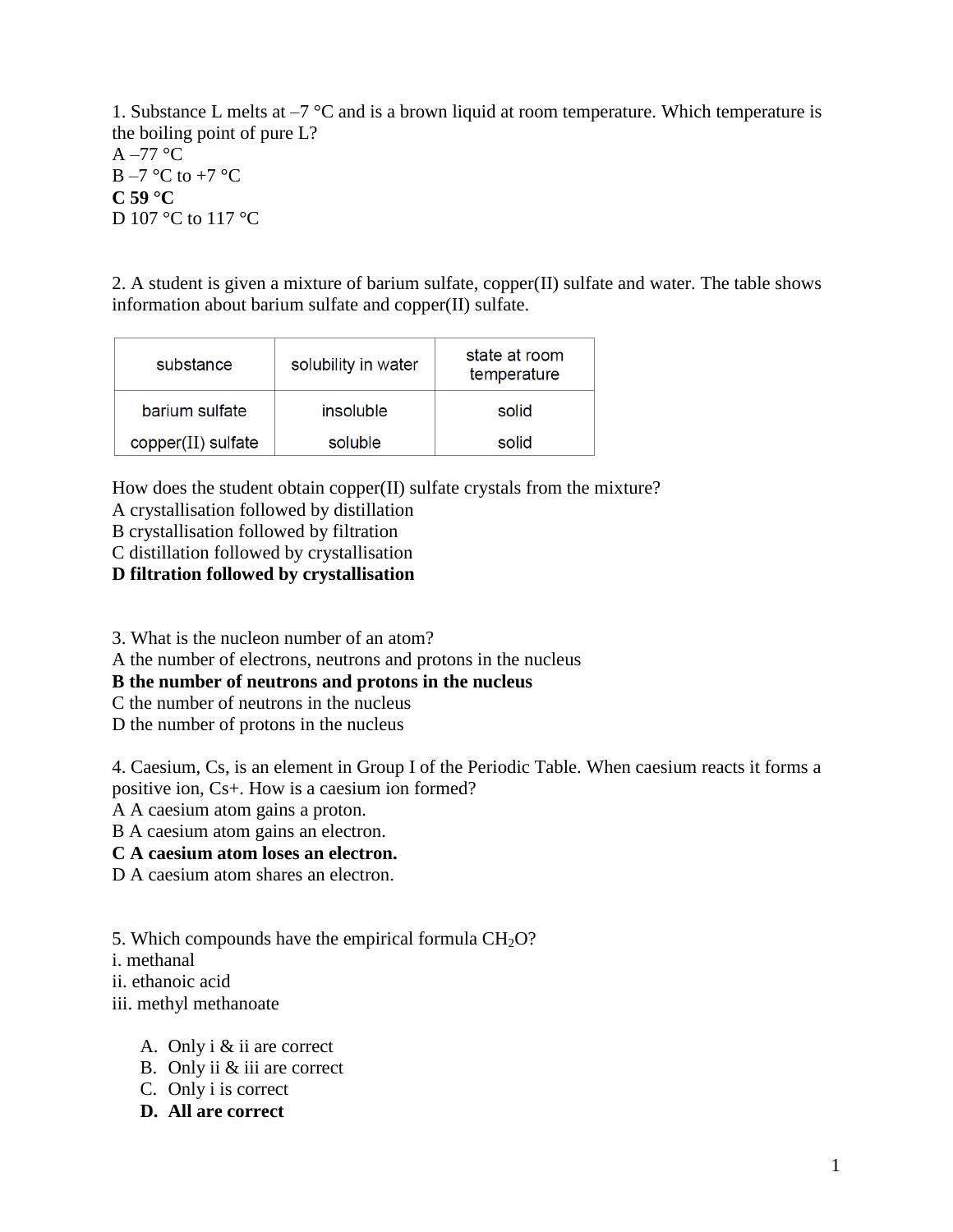6. Which statement about electrolysis reactions is correct?

A When concentrated aqueous sodium chloride is electrolysed, sodium forms at the cathode.

B When concentrated hydrochloric acid is electrolysed, a green gas forms at the cathode.

**C When dilute sulfuric acid is electrolysed, a colourless gas forms at both electrodes.**

D When molten lead(II) bromide is electrolysed, lead forms at the anode.

7. Statement 1 Hydrogen is used as a fuel.

Statement 2 When hydrogen burns in the air to form water, heat energy is produced.

Which is correct?

### **A Both statements are correct and statement 2 explains statement 1.**

B Both statements are correct but statement 2 does not explain statement 1.

C Statement 1 is correct but statement 2 is incorrect.

D Statement 2 is correct but statement 1 is incorrect.

8. The diagram shows a match. By striking the match, a chemical reaction takes place. Which row describes the chemical reaction? **C**



|   | type of reaction | reason                                         |
|---|------------------|------------------------------------------------|
| A | endothermic      | because energy is given out as the match burns |
| в | endothermic      | because energy is used to strike the match     |
|   | exothermic       | because energy is given out as the match burns |
|   | exothermic       | because energy is used to strike the match     |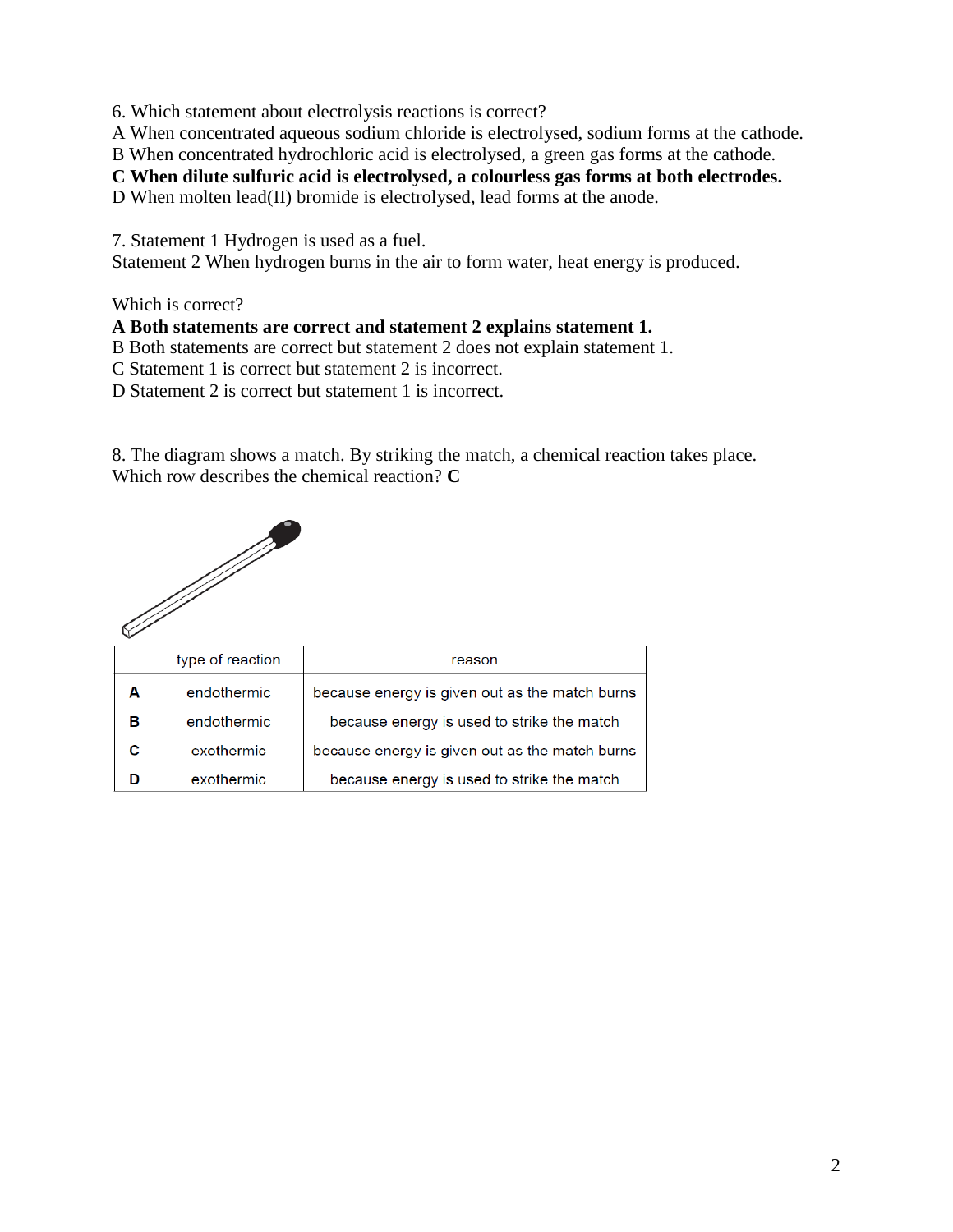9. Magnesium carbonate was reacted with dilute hydrochloric acid in a conical flask. The conical flask was placed on a balance and the mass of the conical flask and contents was recorded as the reaction proceeded.

During the reaction, carbon dioxide gas was produced.

The reaction was done at two different temperatures.

Which row is correct? **A**

|   | change in mass  | temperature at which the<br>mass changed more quickly |
|---|-----------------|-------------------------------------------------------|
| Α | decrease        | higher temperature                                    |
| в | decrease        | lower temperature                                     |
| c | increase        | higher temperature                                    |
| n | <b>increase</b> | lower temperature                                     |

10. Separate samples of anhydrous copper (II) sulfate and hydrated copper (II) sulfate are heated.



Which row shows the correct colour changes? **B**

|   | anhydrous copper $(II)$ sulfate | hydrated copper( $II$ ) sulfate |
|---|---------------------------------|---------------------------------|
|   | blue to white                   | white to blue                   |
| в | no change                       | blue to white                   |
|   | white to blue                   | blue to white                   |
|   | white to blue                   | no change                       |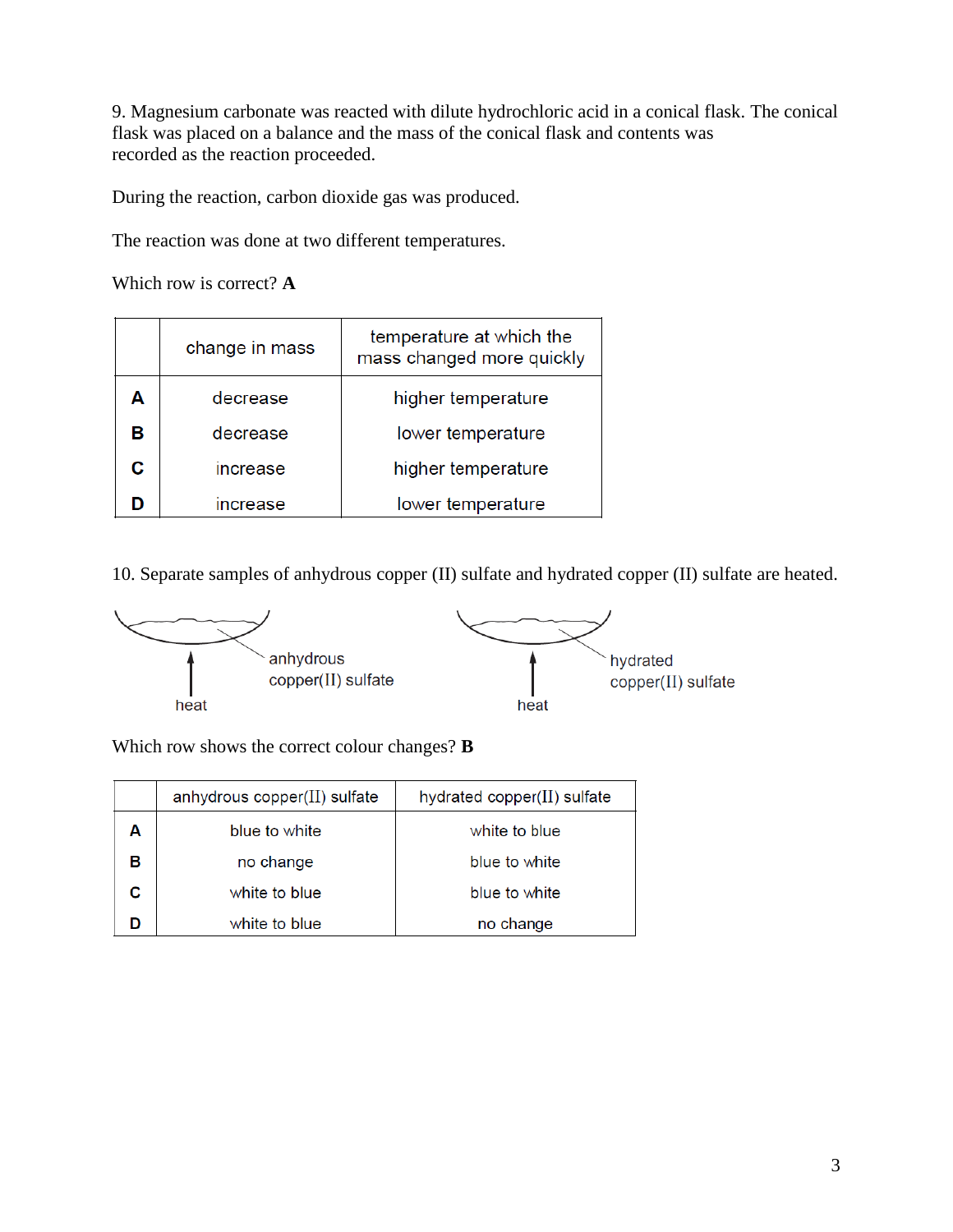11. In which equation does oxidation of the underlined substance occur? **B**

A 2CuO + C  $\rightarrow$  CO<sub>2</sub> + 2Cu **B**  $Fe_2O_3 + 3CO \rightarrow 2Fe + 3CO_2$ **C** 2Mg +  $O_2 \rightarrow 2MgO$ **D**  $\frac{MnO_2}{}$  + 4HCl  $\rightarrow$  MnCl<sub>2</sub> + 2H<sub>2</sub>O + Cl<sub>2</sub>

12. The Periodic Table lists all the known elements.

Elements are arranged in order of ....... 1 ....... number. The melting points of Group I elements ....... 2 ....... down the group. The melting points of Group VII elements ....... 3 ....... down the group.

Which words correctly complete gaps 1, 2 and 3? **C**

|   |         | 2        | 3               |
|---|---------|----------|-----------------|
| Α | nucleon | decrease | increase        |
| в | nucleon | increase | decrease        |
| С | proton  | decrease | <b>increase</b> |
| ח | proton  | increase | decrease        |

13. Which statements about Group I and Group VII elements are correct? **D** 1 In Group I, lithium is more reactive than potassium.

2 In Group VII, chlorine is more reactive than fluorine.

|   | statement 1 | statement 2 |
|---|-------------|-------------|
| Α |             |             |
| В |             | x           |
| C | x           |             |
| n |             |             |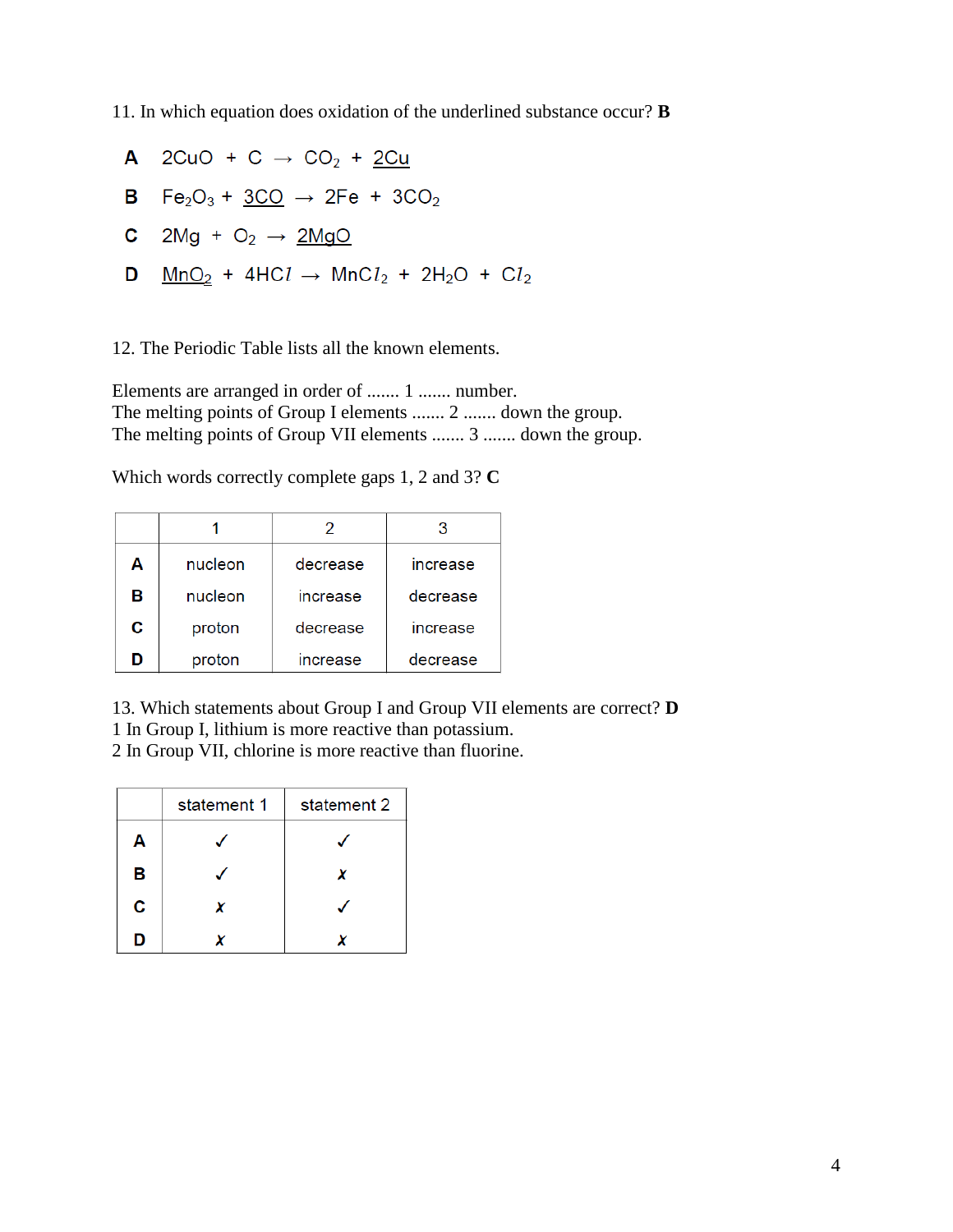14. Metals W, X, Y and Z are reacted with dilute hydrochloric acid. The oxides of metals W, X, Y and Z are heated with carbon. The results are shown.

| reaction                         | w              |                   |                    |                   |
|----------------------------------|----------------|-------------------|--------------------|-------------------|
| metal + dilute hydrochloric acid | fizzing        | fizzing           | violent<br>fizzing | no<br>reaction    |
| metal oxide + carbon + heat      | no<br>reaction | metal<br>produced | no<br>reaction     | metal<br>produced |

## What is the order of reactivity of the metals? **A**

|   | most<br>reactive |   |   | least<br>reactive |
|---|------------------|---|---|-------------------|
| Α |                  | W | X | 7                 |
| В |                  | X | W | 7                 |
| C | Ζ                | W | X |                   |
| D |                  |   | W |                   |

## 15. Which formula represents an alkene?

A CH4 **B C2H4**  C C2H6 D C2H5OH

16. The diagram shows the pH values of the soil in two parts of a garden, X and Y.

| Х<br>pH 7.0 | pH 5.5 |
|-------------|--------|
|             |        |

Lime is used to neutralise the soil in one part of the garden. To which part of the garden should the lime be added and why? **D**

|   | part of the garden | because lime is |
|---|--------------------|-----------------|
| Α | X                  | acidic          |
| в | x                  | basic           |
| C |                    | acidic          |
|   |                    | basic           |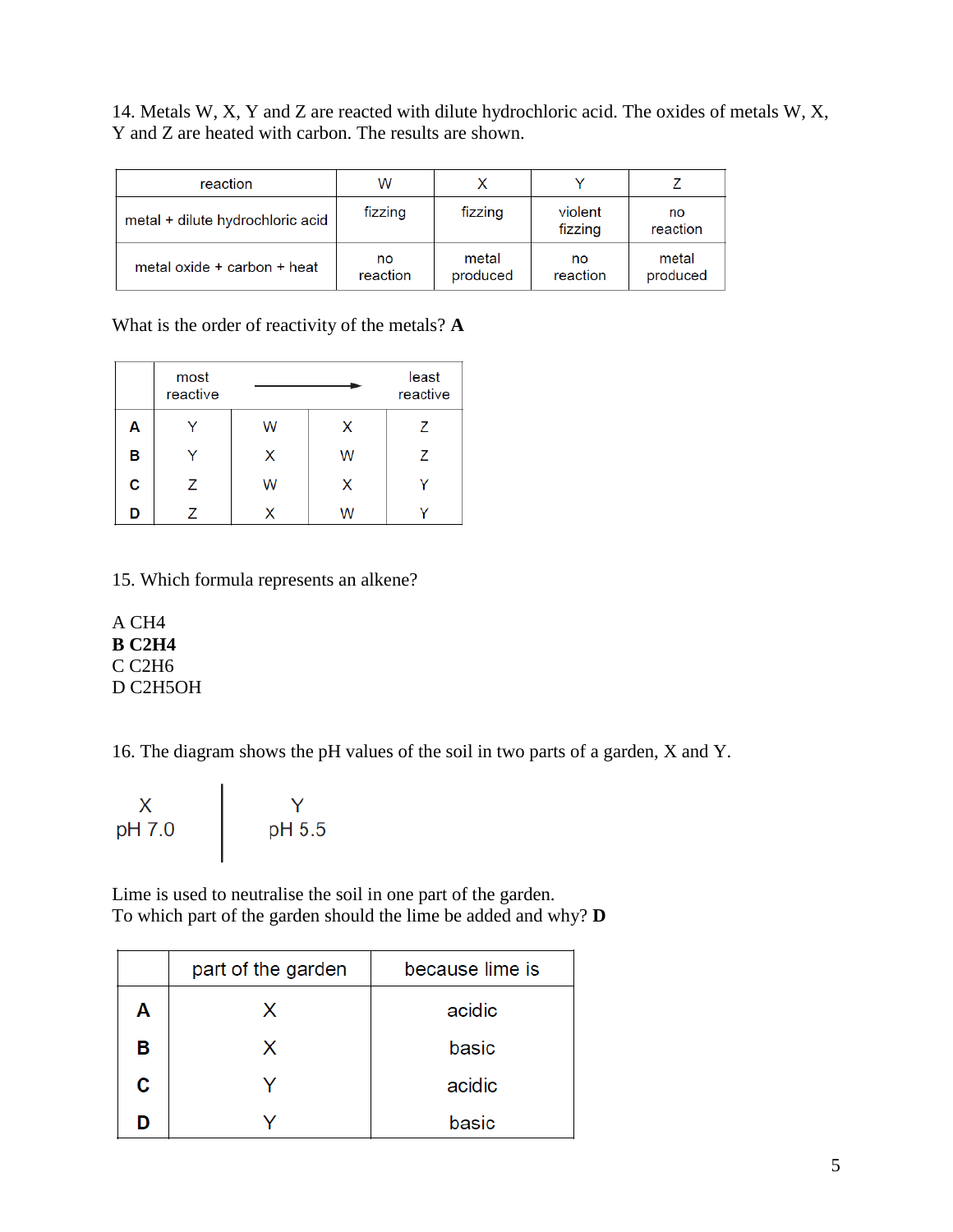17 Three chemical reactions are shown.

#### **1. catalytic addition of steam to ethene 2. combustion of ethanol 3. fermentation of glucose**

In which of the reactions does the relative molecular mass of the carbon-containing compound decrease?

A 1 and 2 B 1 only **C 2 and 3**  D 3 only

18 The list gives four experiments done with calcium carbonate.

#### **1. acid added 2. alkali added 3. heated strongly 4. water added**

Which experiments produced carbon dioxide?

A 1 and 2 B 1 and 3 C 2 and 3  $D$  2 and 4

19. Four physical changes are listed.

#### **1. condensation 2. evaporation 3. freezing 4. sublimation**

In which changes do the particles move further apart?

A 1 and  $2$ B 1 and 3 **C 2 and 4**  D 3 and 4